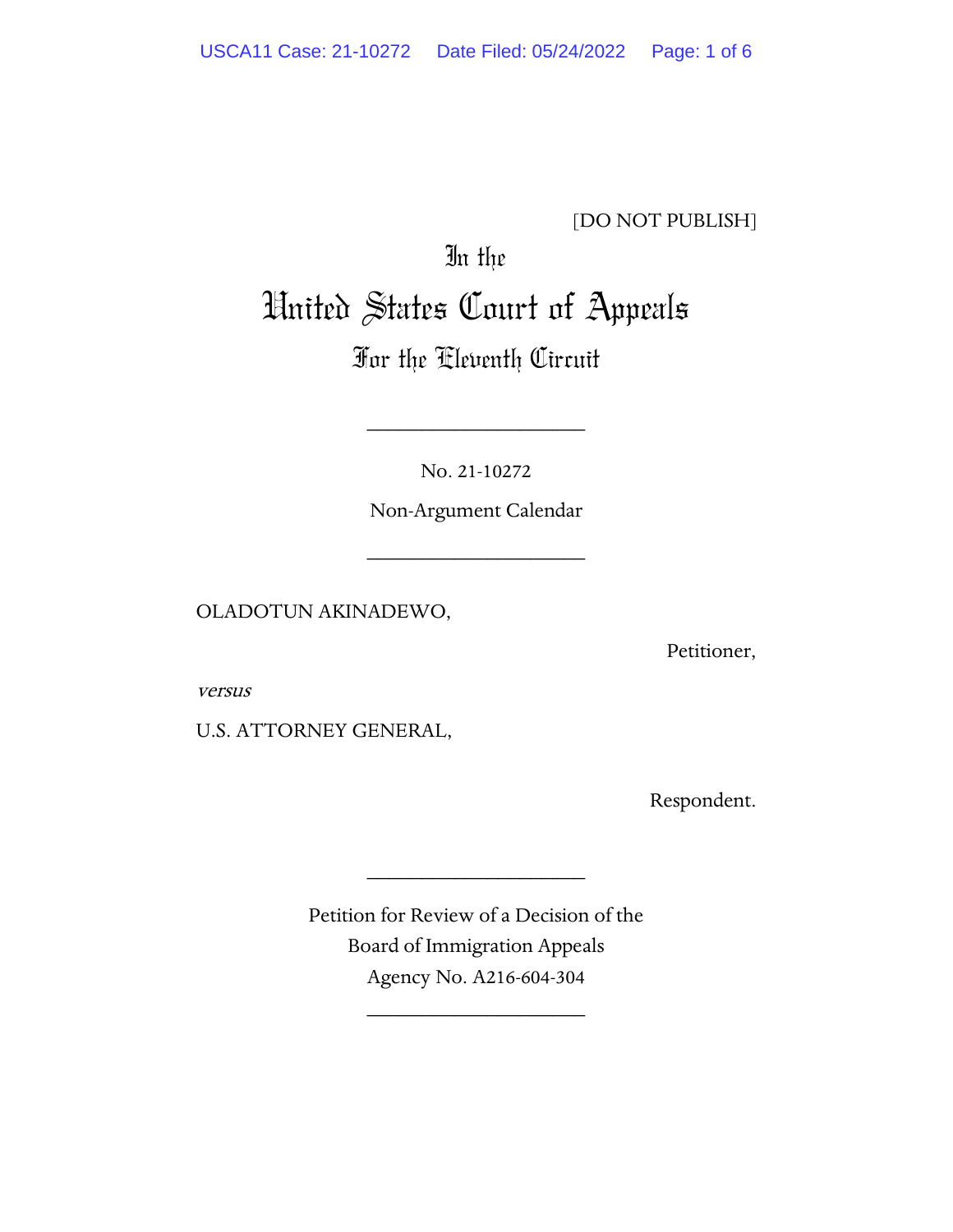2 Opinion of the Court 21-10272

Before WILSON, BRASHER, and ANDERSON, Circuit Judges. PER CURIAM:

Oladotun Akinadewo, proceeding pro se, seeks review of the Board of Immigration Appeals's final order affirming the immigration judge's denial of his claim for special rule cancellation of removal under the Violence Against Women Act. 8 U.S.C. §  $1229b(b)(2)(A)$ . As explained below, we lack jurisdiction to consider the Board's denial of relief. Accordingly, the petition for review is denied.

#### I.

Akinadewo, a native and citizen of Nigeria, was admitted to the United States on February 8, 2017, as a non-immigrant visitor with authorization to remain in the United States until August 7, 2017. In July 2017, Akinadewo married Marietta McDaniel, a United States citizen. According to Akinadewo, McDaniel was abusive towards him throughout their relationship resulting in their divorce in June of 2018. A month later, he married Jhanisha Gatson, also a United States citizen.

In April 2019, the Department of Homeland Security served Akinadewo with a Notice to Appear, charging him with removability under 8 U.S.C.  $\S 1227(a)(1)(B)$  as a noncitizen who remained in the United States for a time longer than permitted by his nonimmigrant visa. At a hearing on August 27, 2019, Akinadewo, proceeding with counsel, admitted the charges in the NTA and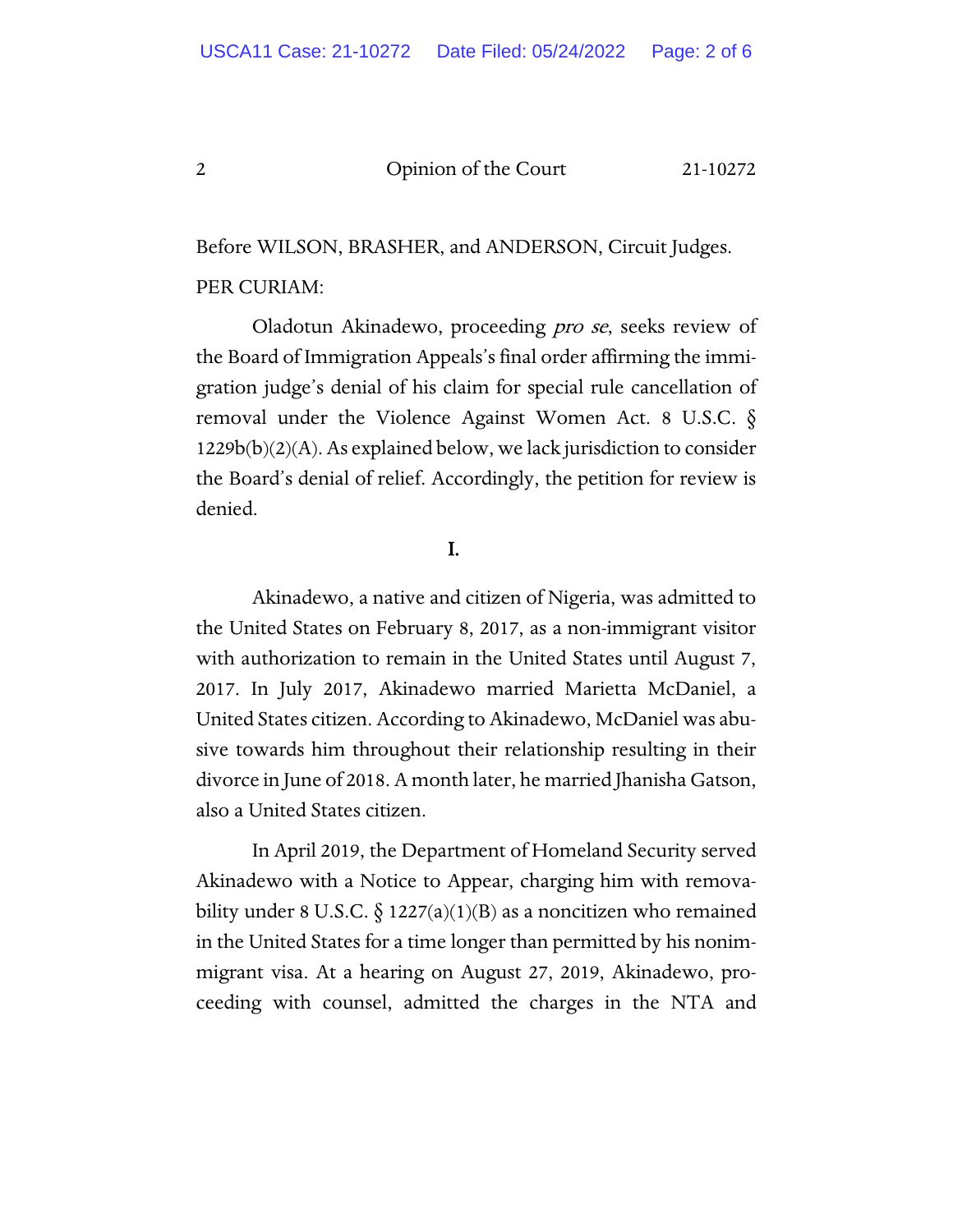21-10272 Opinion of the Court 3

conceded removability. Akinadewo stated that he planned to adjust his status. The immigration judge found him removable as charged.

On March 16, 2020, Akinadewo filed for special rule cancellation of removal under the Violence Against Women Act, 8 U.S.C. § 1229b. In his brief before the immigration judge, Akinadewo stated that he met the statutory requirements for relief because he was subjected to battery and extreme cruelty by McDaniel, had been continuously physically present in the United States for three years, was a person of good moral character, was not inadmissible, and would suffer extreme hardship if removed to Nigeria. The immigration judge denied Akinadewo's application, concluding that he was "not credible" because his "testimony lacked sufficient details and corroborative evidence that should have been reasonably available but was not provided." The immigration judge found that Akinadewo failed to provide any police reports, court documents, medical documents, letters from clergy, photos of his marriage, photos of his injuries, a property lease, or banking documents. He also noted that Akinadewo did not submit affidavits from others who knew of his abuse and had no plausible reason for this evidentiary failure. Moreover, the immigration judge pointed out that the one affidavit Akinadewo produced was from someone associated with his church, who stated that Akinadewo was a good person but said nothing about the alleged abuse. Finally, the immigration judge explained that "a denial of relief . . . can be supported solely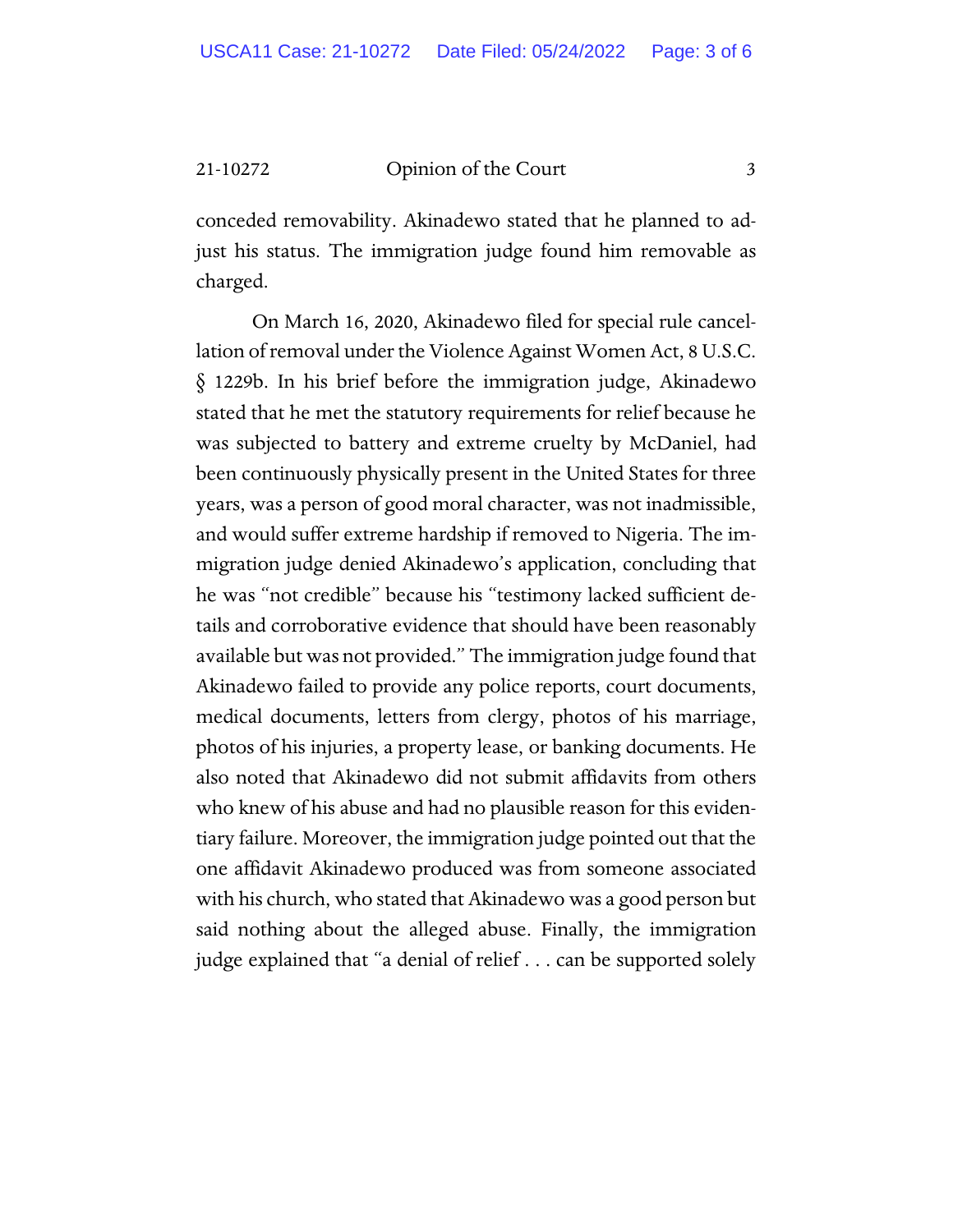#### 4 Opinion of the Court 21-10272

by an adverse credibility determination[,] especially if the alien fails to produce corroborative evidence." Akinadewo timely appealed.

Before the Board, Akinadewo argued that his testimony was "responsive, consistent and plausible" and that the facts alleged in his own testimony were sufficient to meet his burden of proof. Akinadewo argued that "lack of police reports or medical documents should not discredit consistent testimony." The Board dismissed Akinadewo's appeal, concluding that even if his testimony was credible, the immigration judge correctly determined that the corroborating evidence he submitted was insufficient to satisfy his burden of proof, a finding that Akinadewo failed to meaningfully challenge.

#### II.

We review only the decision of the Board, except to the extent that it expressly adopts or explicitly agrees with the immigration judge's opinion. Ayala v. U.S. Att'y Gen., 605 F.3d 941, 947– 948 (11th Cir. 2010). When the Board issues an opinion that relies on an immigration judge's decision and reasoning without expressly adopting the opinion, we review the immigration judge's opinion to the extent that the Board finds that its reasons were supported by the record and review the Board's decision with regard to those matters on which it rendered its own opinion and reasoning. See Seck v. U.S. Att'y Gen., 663 F.3d 1356, 1364 (11th Cir. 2011).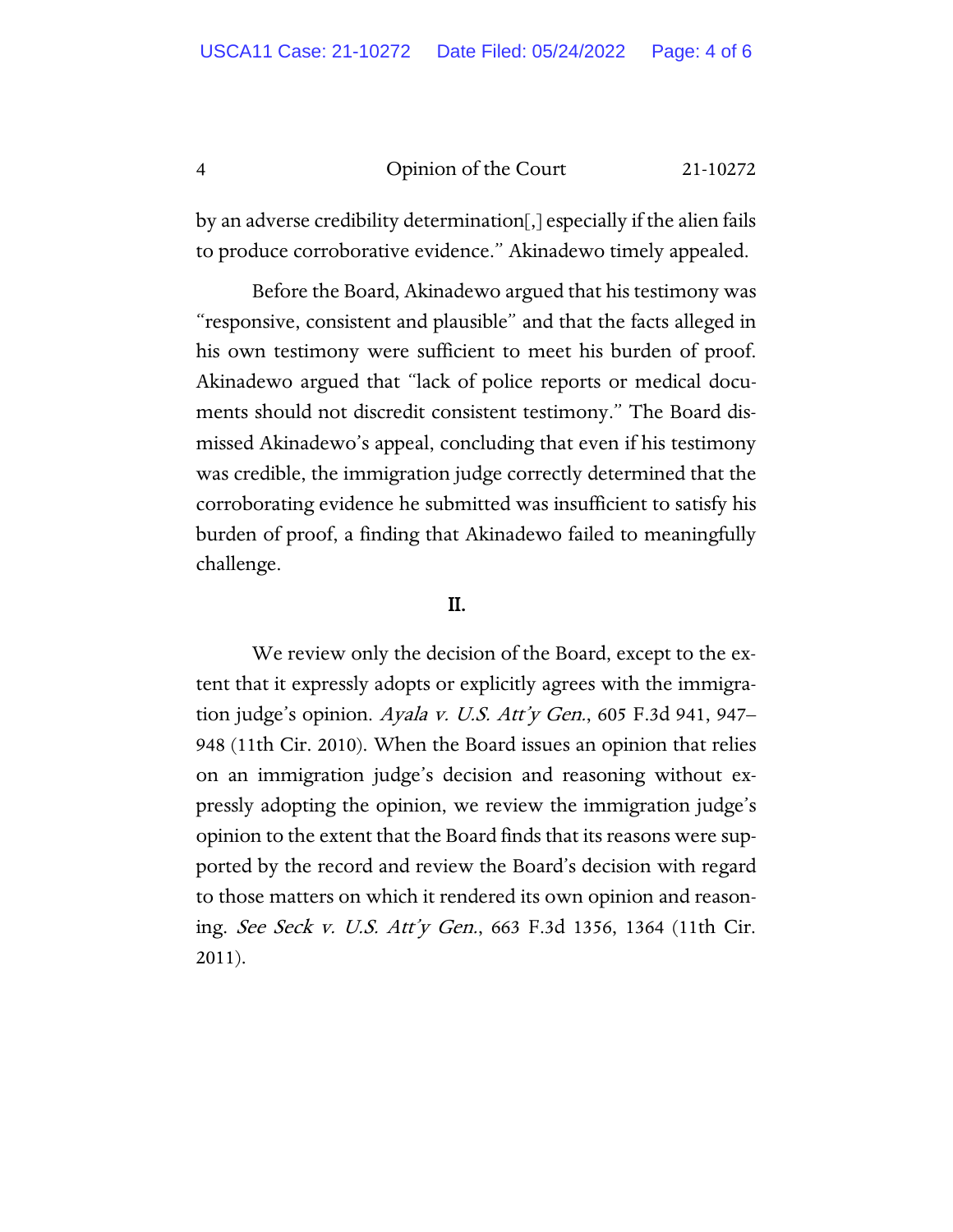#### 21-10272 Opinion of the Court 5

#### III.

As an initial matter, Akinadewo makes several arguments not raised before the Board, including assertions that the immigration judge erred by: (1) misapplying the Violence Against Women Act's self-petition rules to his application for cancellation of removal; (2) sending him two different summary orders; and (3) reading only the front pages of his evidentiary submissions. He also claims that the change in immigration judges between his hearings was an attempt to frustrate him from pursuing his case, that the transcripts from his merits hearing were altered to make him look not credible; and that both the immigration judge and the Board erred in construing the Violence Against Women Act as only providing relief for women. Because Akinadewo failed to raise these claims before the Board, we lack jurisdiction to review them. See Amaya-Artunduaga v. U.S. Att'y Gen., 463 F.3d 1247, 1250 (11th Cir. 2006) ("We lack jurisdiction to consider a claim raised in a petition for review unless the petitioner has exhausted his administrative remedies with respect thereto."); 8 U.S.C.  $\S$  1252(d)(1).

And Akinadewo has similarly abandoned the claim, made for the first time in his reply brief, that any failure to properly exhaust was due to the immigration judge's refusal to grant additional time and his attorney's ineffectiveness. See Timson v. Sampson, 518 F.3d 870, 874 (11th Cir. 2008) ("[W]e do not address arguments raised for the first time [even] in a pro se litigant's reply brief.").